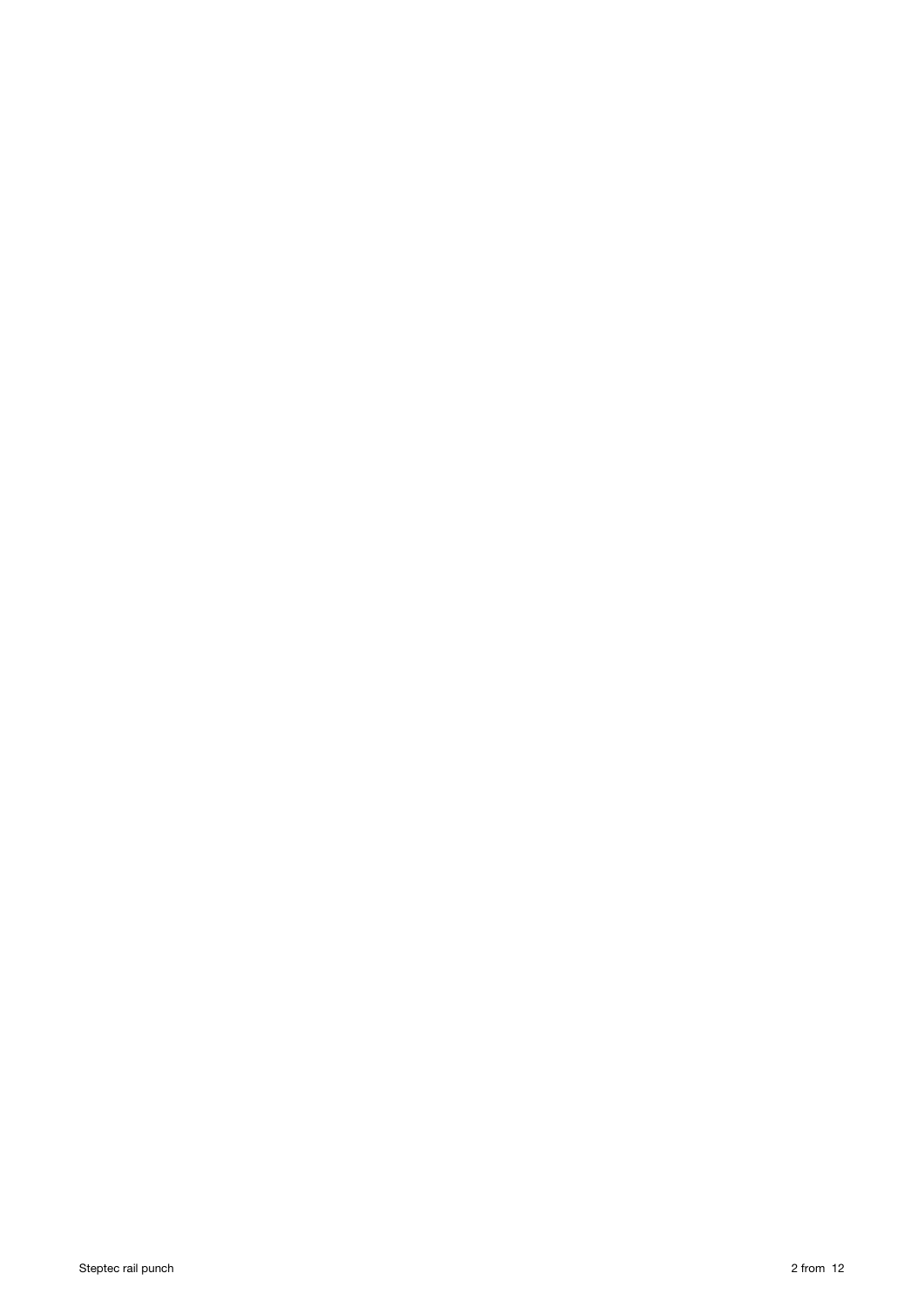## Table of contents

### 1 [About these instructions for use](#page-3-0) 1990 March 2004 1.1 [Target groups](#page-3-0) 4

1.2 [Labelling of notes](#page-3-0) 4 1.3 [About this translated version](#page-4-0) 5

# 2 [Product information](#page-5-0). 6

| 2.1 |   |
|-----|---|
|     |   |
| 2.2 | Б |
|     |   |

| 3 |     |  |    |
|---|-----|--|----|
|   | 3.1 |  |    |
|   |     |  |    |
|   | 32  |  |    |
|   | 3.3 |  | 12 |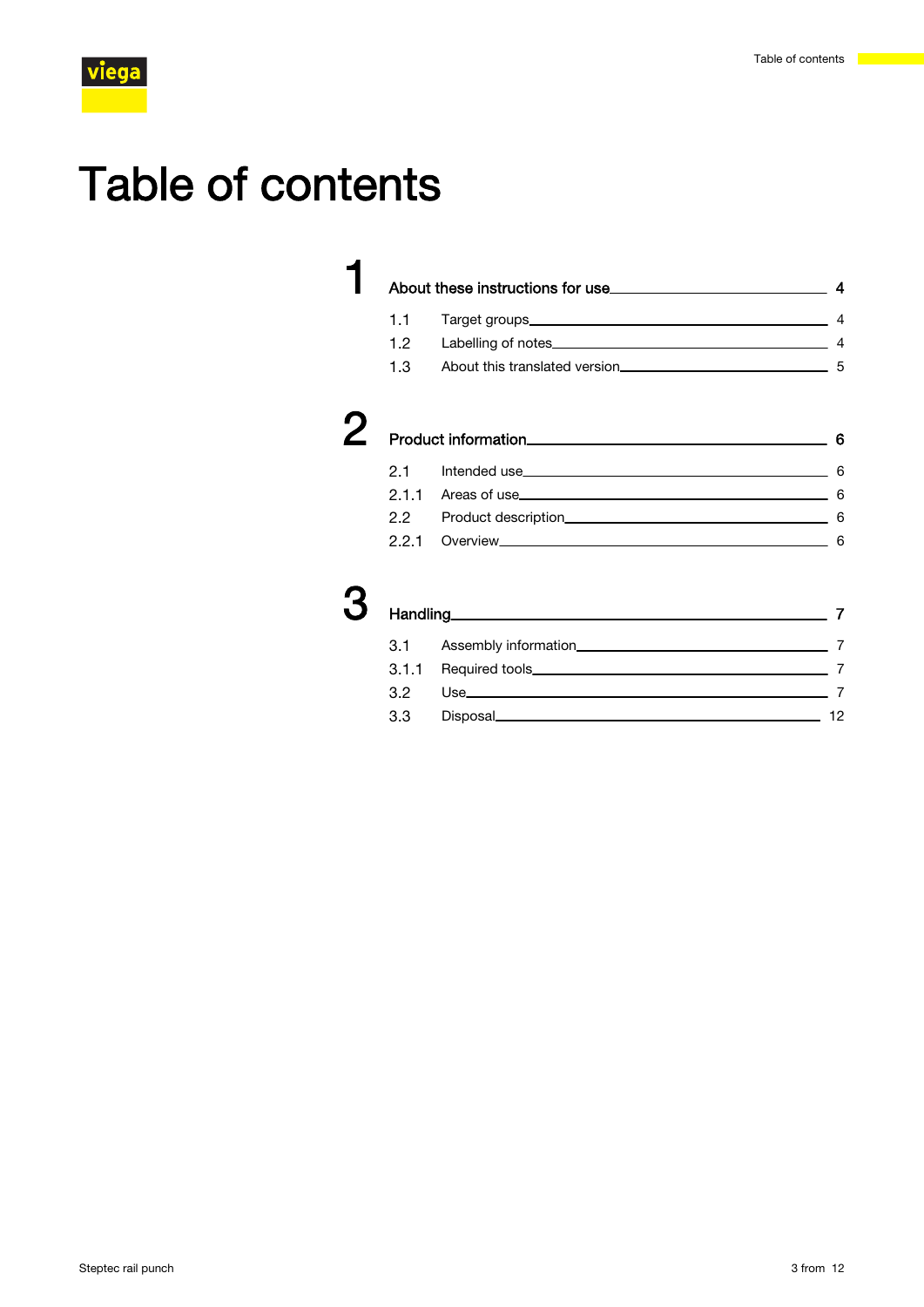<span id="page-3-0"></span>

# About these instructions for use

Trade mark rights exist for this document, further information can be found at *[viega.com/legal](https://www.viega.com/en/meta/footer/legal.html)*.

#### 1.1 Target groups

The information in this instruction manual is directed at the following groups of people:

 $\blacksquare$  Heating and sanitary professionals and trained personnel

It is not permitted for individuals without the abovementioned training or qualification to mount, install and, if required, service this product. This restriction does not extend to possible operating instructions.

The installation of Viega products must take place in accordance with the general rules of engineering and the Viega instructions for use.

#### 1.2 Labelling of notes

Warning and advisory texts are set aside from the remainder of the text and are labelled with the relevant pictographs.



#### DANGER!

This symbol warns against possible life-threatening injury.



WARNING! This symbol warns against possible serious injury.



CAUTION! This symbol warns against possible injury.

### NOTICE!

This symbol warns against possible damage to property.



*Notes give you additional helpful tips.*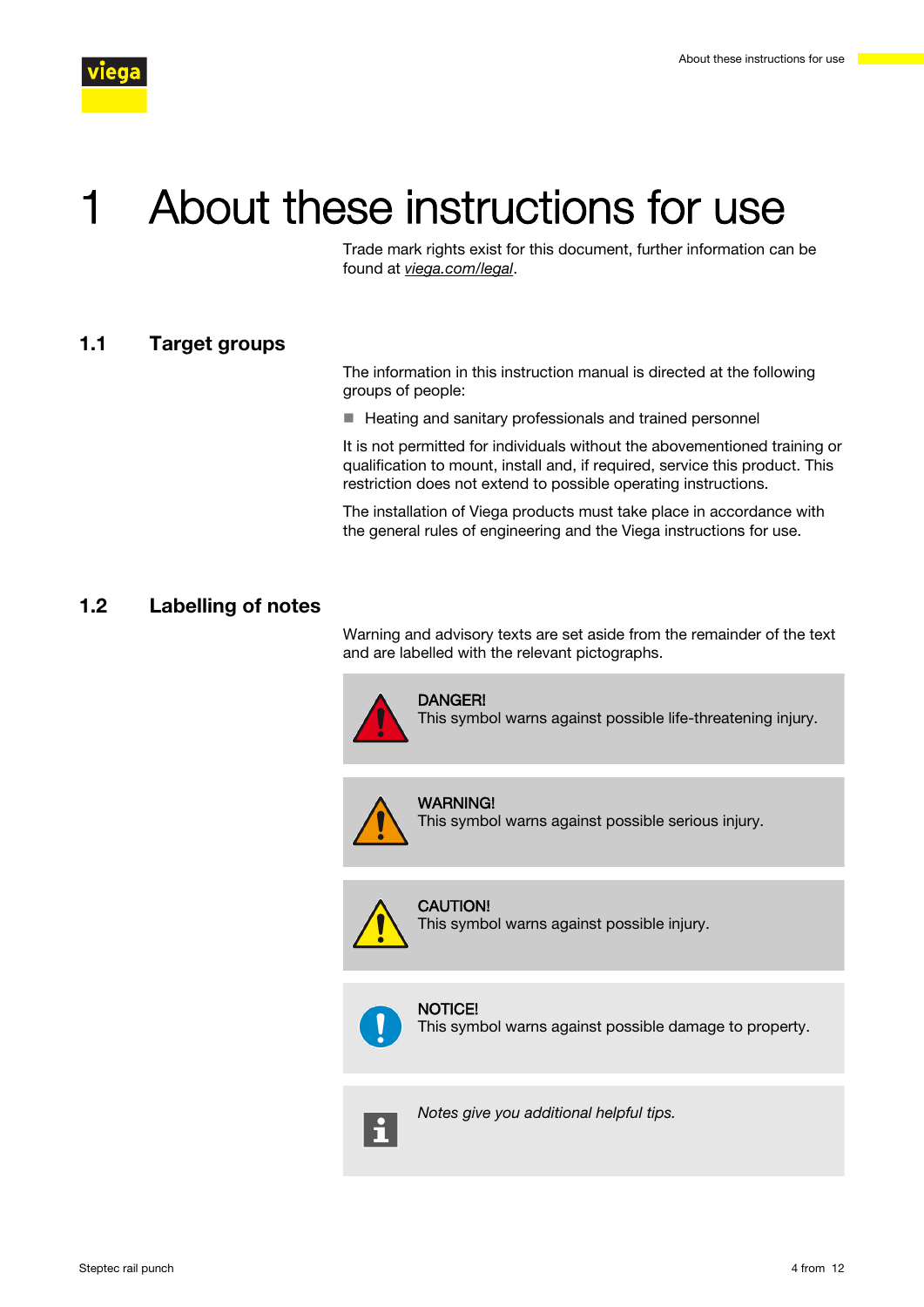<span id="page-4-0"></span>

### 1.3 About this translated version

This instruction for use contains important information about the choice of product or system, assembly and commissioning as well as intended use and, if required, maintenance measures. The information about the products, their properties and application technology are based on the current standards in Europe (e. g. EN) and/or in Germany (e. g. DIN/DVGW).

Some passages in the text may refer to technical codes in Europe/ Germany. These should serve as recommendations in the absence of corresponding national regulations. The pertinent national laws, stand‐ ards, regulations and guidelines, as well as other technical guidelines, have priority over German/European guidelines in this manual: The information is not binding for other countries and territories and should, as mentioned, be considered as support.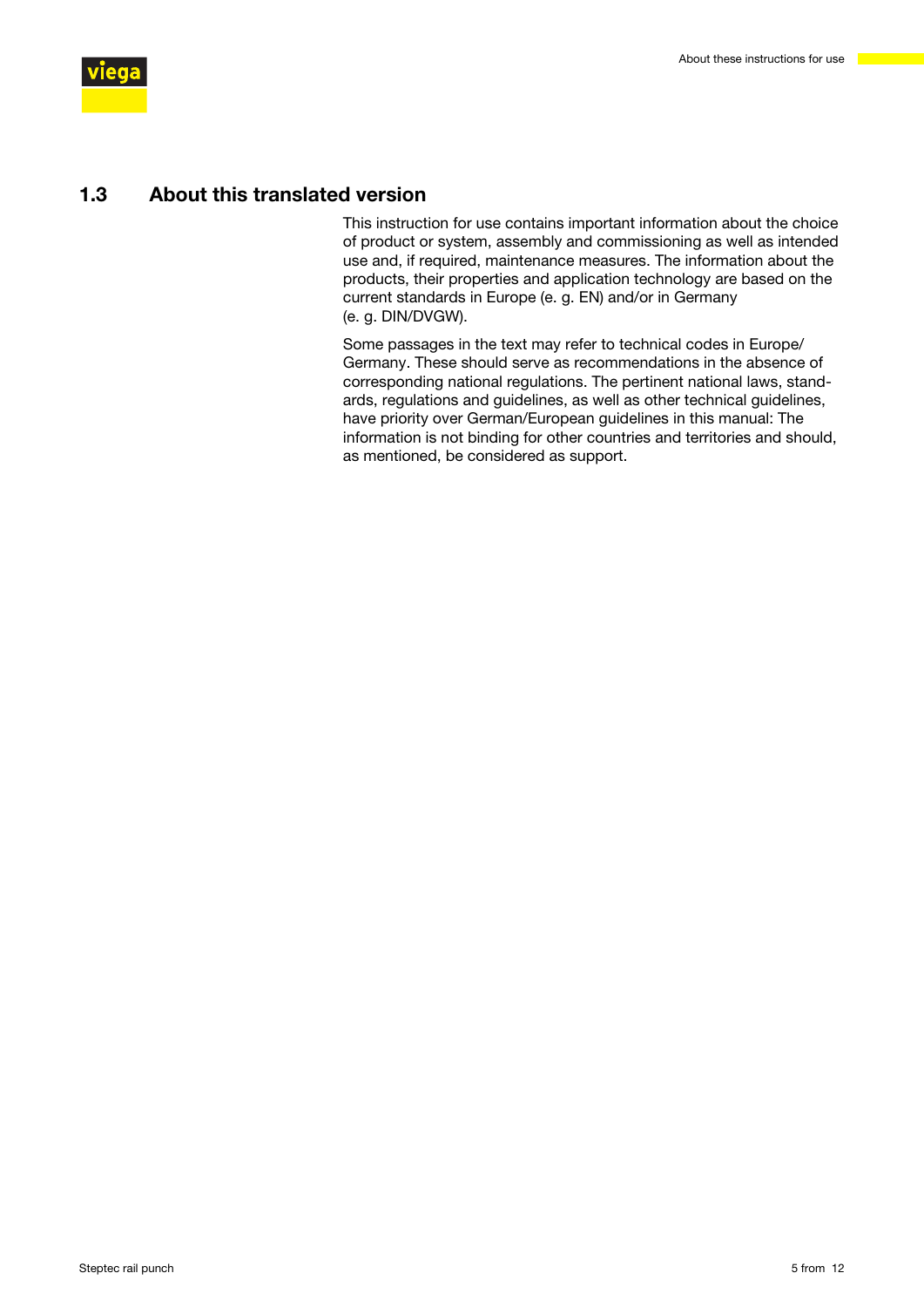<span id="page-5-0"></span>

## 2 Product information

- 2.1 Intended use
- 2.1.1 Areas of use

The Steptec rail punch is intended for burr-free shortening and punching of the Steptec mounting rail, model 8401.

No other objects may be cut or punched using the rail punch.

### 2.2 Product description

2.2.1 Overview



*Fig. 1: Components*

- 1 guide piece, with marking
- 2 die holder
- 3 rail guide and cutting tool for the shortening of the Steptec rails
- 4 lever (removable)
- 5 rail guide and hole punch for punching of the Steptec rails
- 6 pipe guide for 1 inch pipes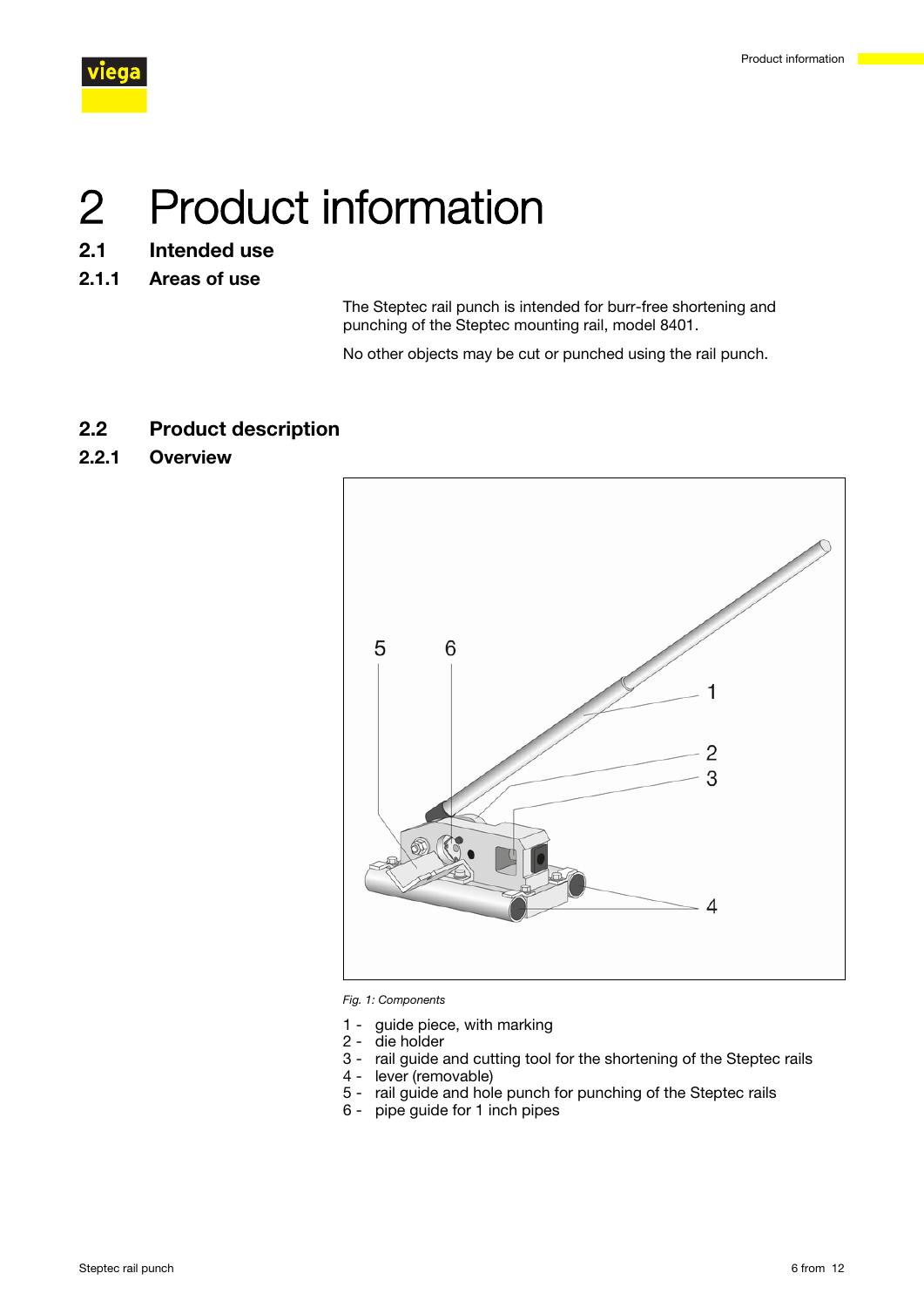<span id="page-6-0"></span>

# 3 Handling

- 3.1 Assembly information
- 3.1.1 Required tools

The following tools are required for mounting the spare parts:

- $\blacksquare$  fork or ring spanner: 13 mm / 17 mm
- $\blacksquare$  Allen key: 3 mm / 5 mm

### 3.2 Use



#### NOTICE!

Only use the Steptec punch when it is safely secured:

- secured on a solid base or
- extension of the base by two 1 inch pipes



*Lubricate both the eccentric mount and the punching blade with a drop of oil after 500 cuts.*

#### Shortening Steptec rail



**D** Observe the additional measuring aid:

The distance from the marking to the cutting point is 10 cm.

- **D** Open the lever.
- **Push the rail into the guide and set to the desired length.**
- Return the lever to the original position and shorten the rail.

#### Punching rail profile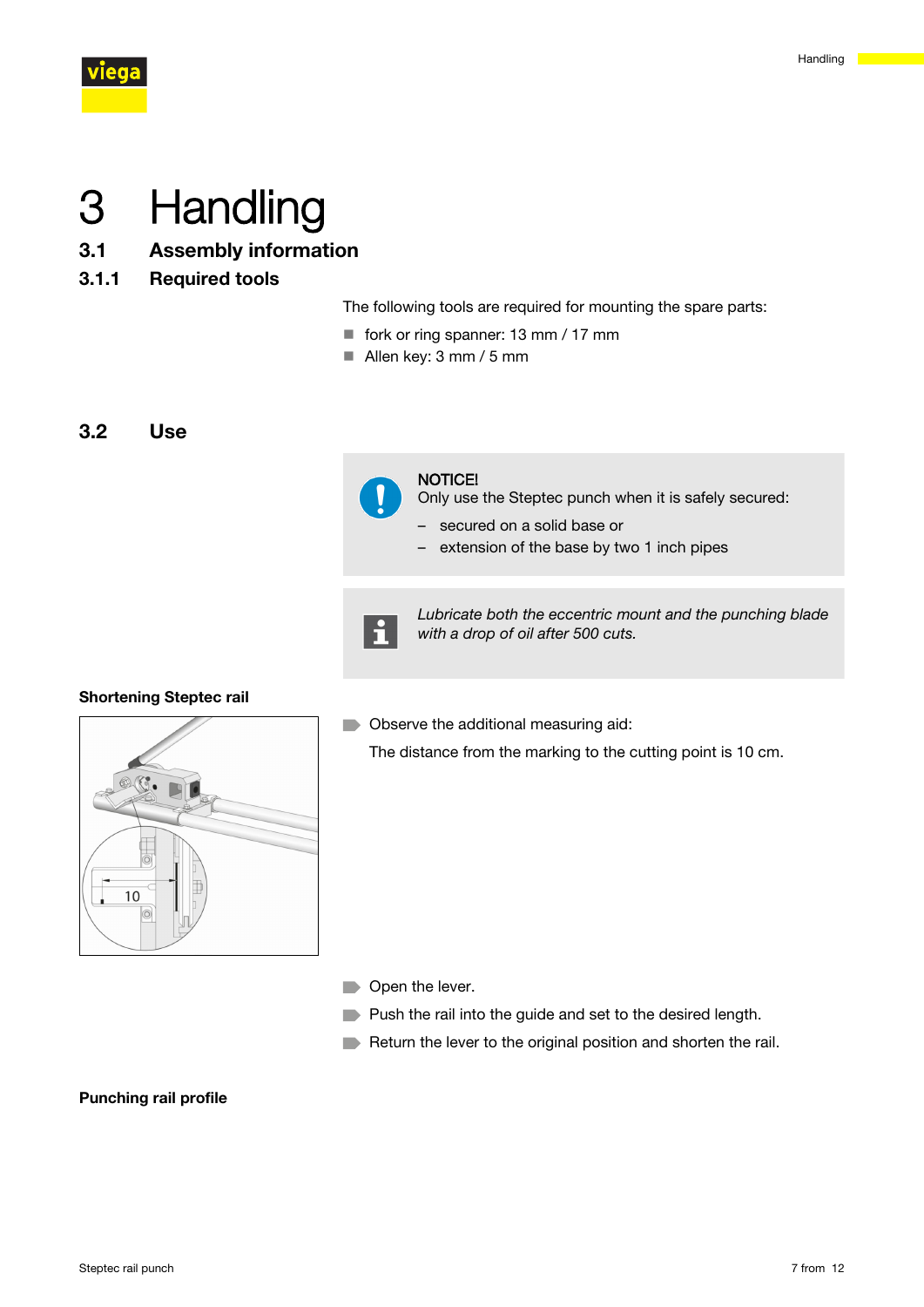



#### Mounting spare parts

H

in the punch.

izontal side.

*The lifespan of the punching blade is roughly 25,000 cuts and 25,000 hole punches.*

*It is recommended that the blade is changed after this amount.*

The blades can be obtained through specialist wholesalers.





#### Replacing cutting blade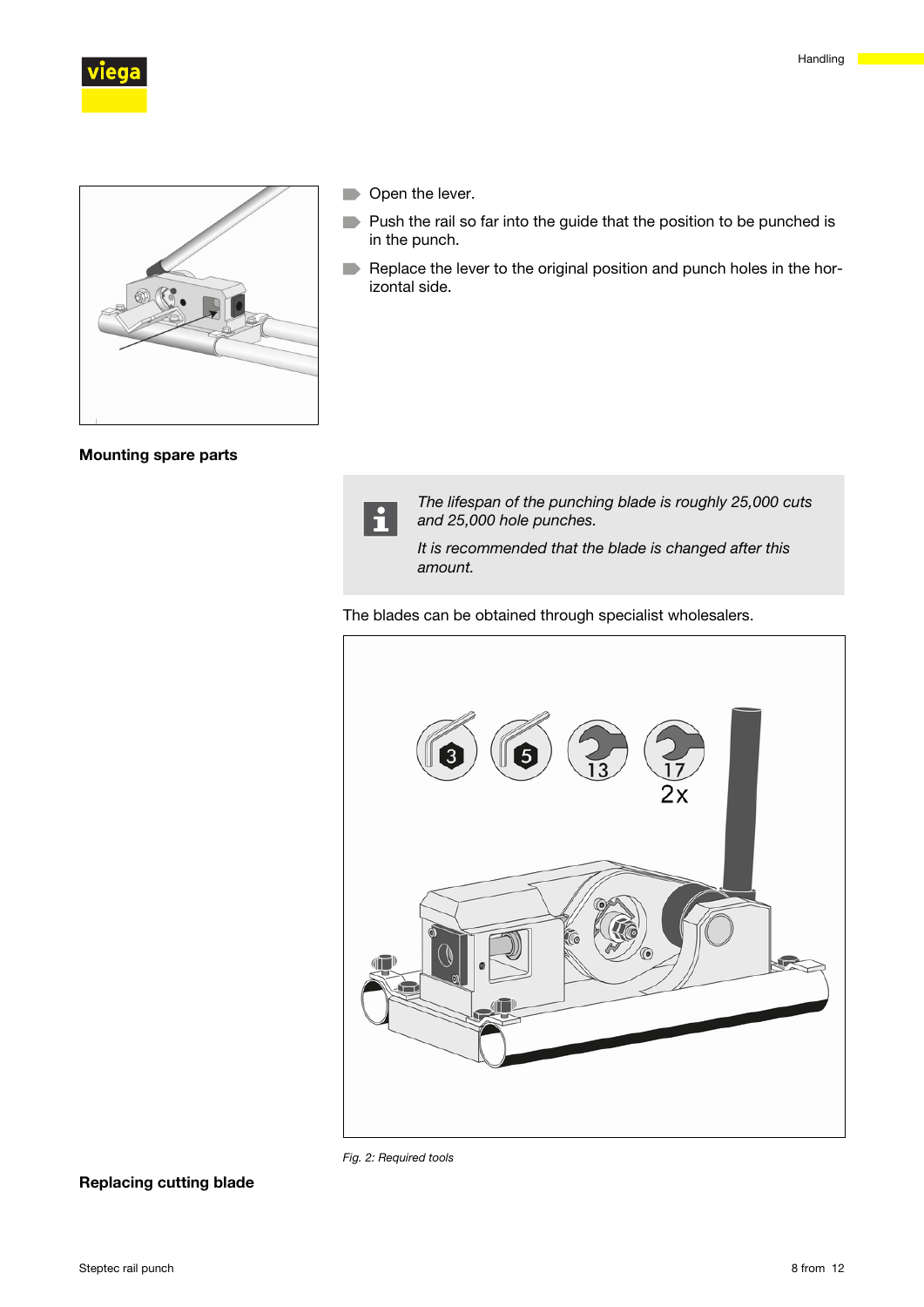



**Loosen and remove nuts and fixing screws with a ring spanner** (SW 17) and an Allen key (5 mm).





- Swing die holder upwards. Loosen the screws with an Allen key (3 mm). Remove cutting blade.
- - **Loosen the screws from the installation body with an Allen key** (3 mm).
	- Remove cutting blade.

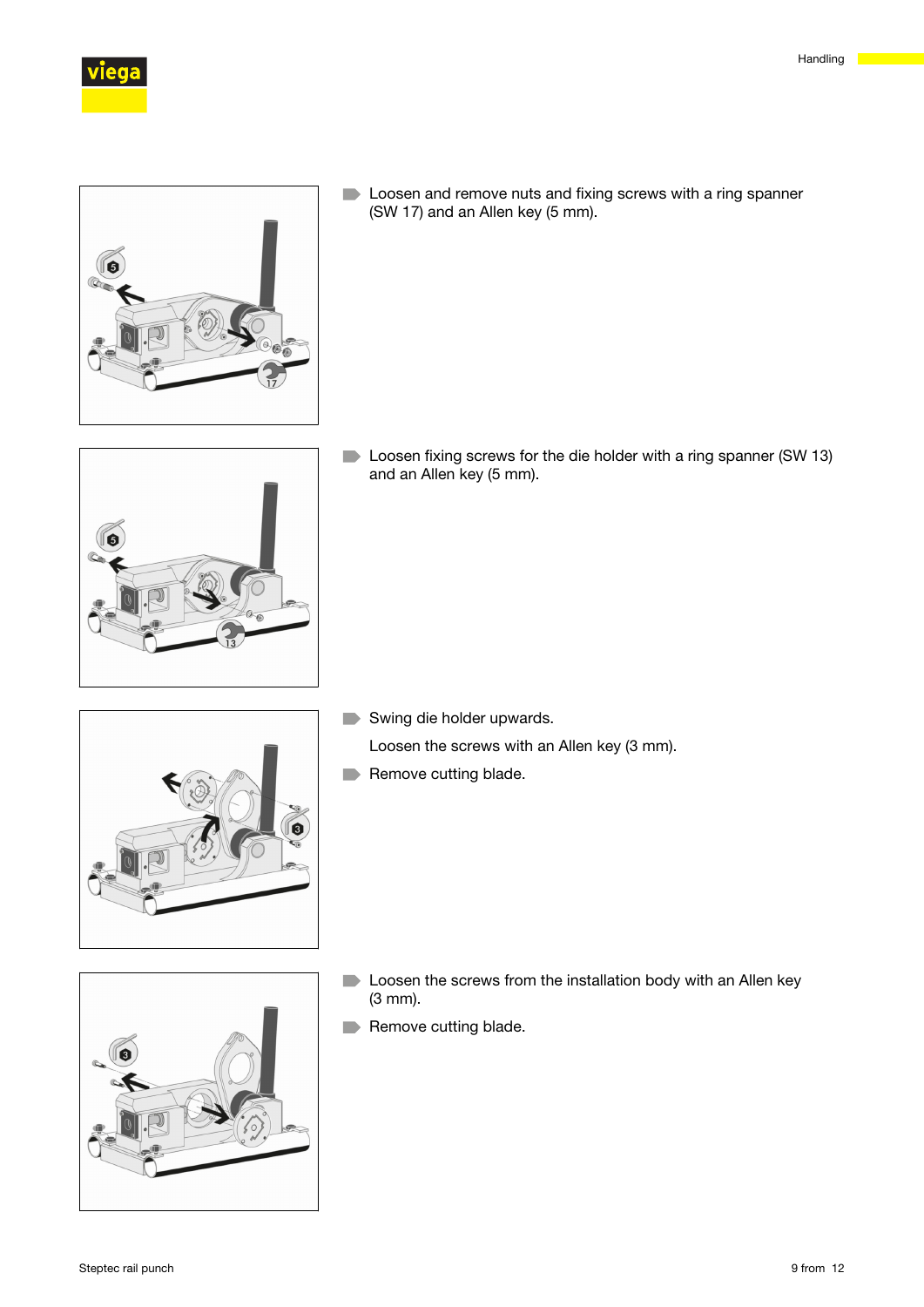



**Insert new cutting blade onto unit and re-tighten screws.** 



Insert new cutting blade onto die holder and re-tighten with the screws.



Return die holder to the original position and re-tighten screws.

Exchanging punching die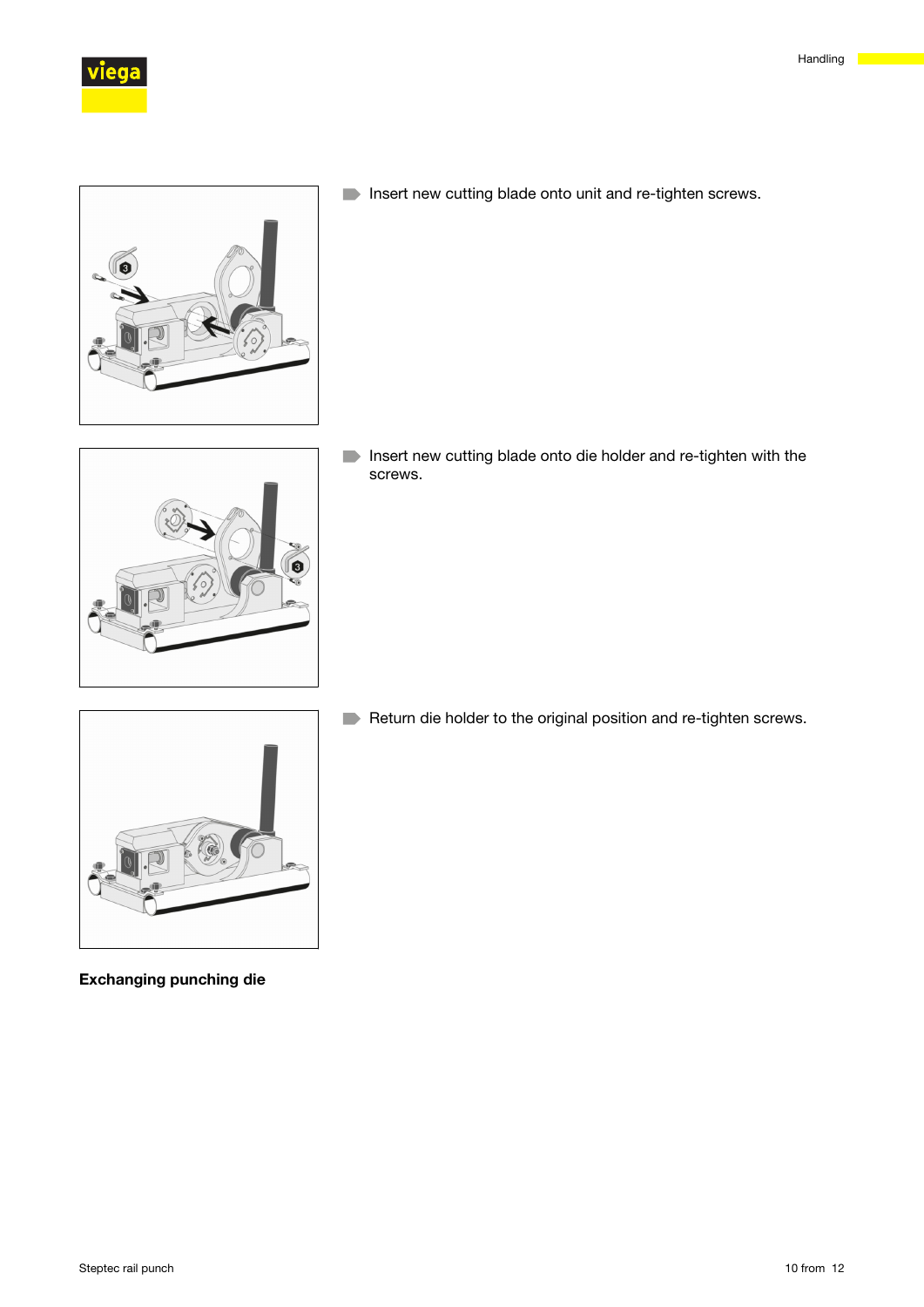



**Loosen and remove nuts and fixing screws with a ring spanner** (SW 17) and an Allen key (5 mm).



- Swing the die holder upwards.
- Remove the connection for the punching die from the bracket and push to the back.



**Loosen and remove the screws and distance plate with an Allen key** (3 mm).



- **Loosen the screw next to the rail guide with an Allen key (3 mm) and** remove the punching die guide.
- **Loosen the screws on the connection for the punching die with an** Allen key (3 mm).
- Remove the punching die and insert new one.
- Re-tighten screws.